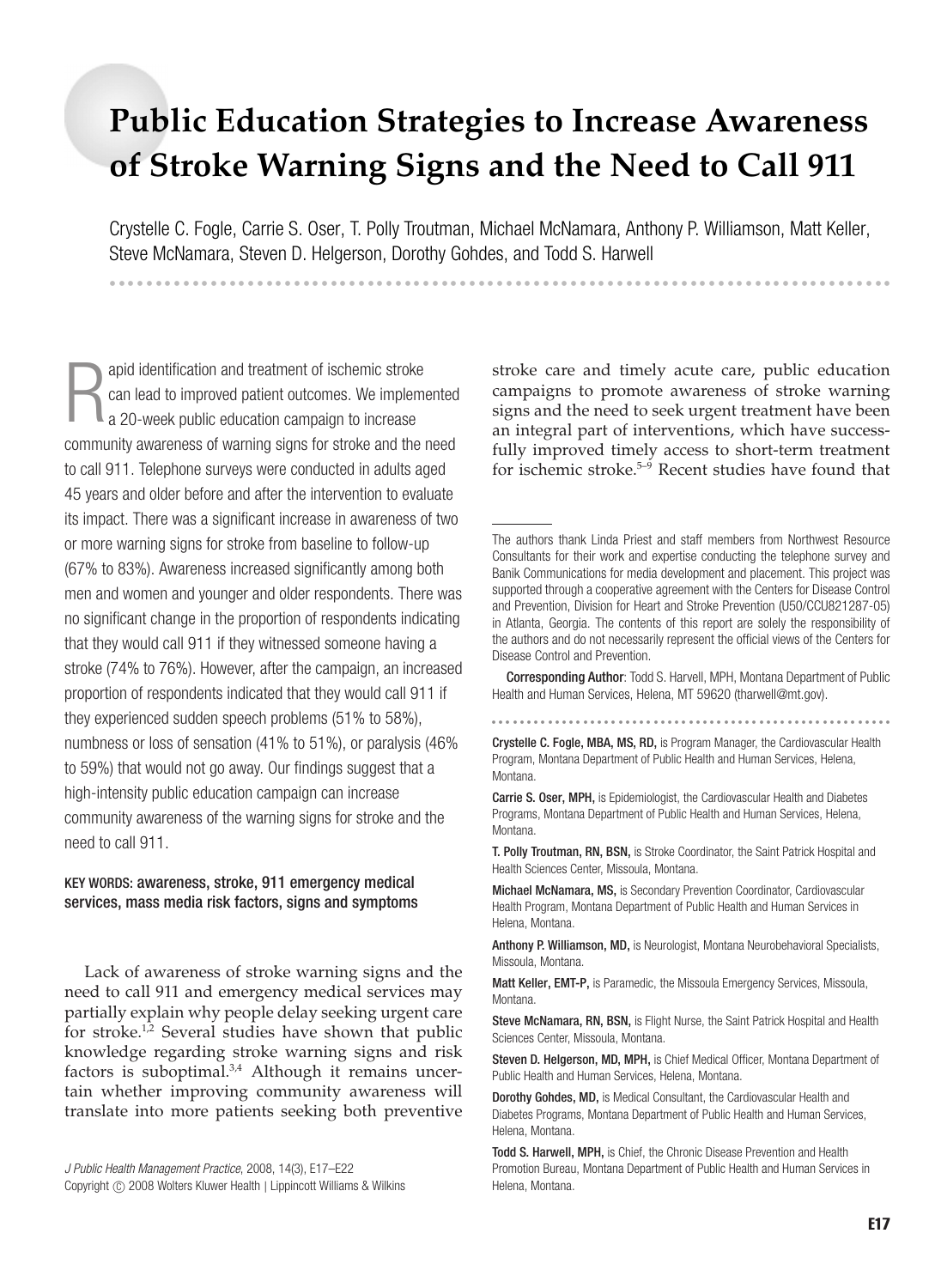both low- and high-intensity media campaigns were associated with increased community awareness of stroke warning signs and increased emergency department presentation of stroke patients associated with public education.<sup>10,11</sup> However, relatively few studies have been conducted to evaluate the use of media campaigns.

In 2006, the Montana Department of Public Health and Human Services implemented a public education campaign as part of a multilevel public health intervention to decrease the morbidity and mortality from stroke. This report describes the impact of this education campaign on community awareness of stroke warning signs and the need to call 911.

## ● **Methods**

#### **Setting**

The population for this study included residents living in Missoula County, which includes the city of Missoula. The estimated 2006 census population for the county was 101 417.<sup>12</sup> Most of residents were non-Hispanic White (93.6%) or American Indian (2.6%). The median age was 34.5 years and the median household income was \$38 168.

#### **Public education campaign**

A high-intensity public education campaign was conducted during two 10-week periods from July to September 2006 and from January to February 2007 in the Missoula media market (Missoula and surrounding counties). The target audience was men and women aged 45 years and older. The campaign included four paid television and three paid radio advertisements that addressed the warning signs for stroke, and the need to call 911 and act quickly. One television advertisement addressed stroke warning signs and depicted former stroke patients who survived because their spouses knew the stroke signs and called 911. A second television advertisement described a simple threestep test that consumers could take if they or someone they witnessed may be having a stroke. The third television advertisement depicted a female physician describing stroke risk factors, and the fourth advertisement focused on brain cell death associated with delays in treatment. The radio and newsprint advertisements contained similar messages on stroke signs, the stroke test, and the need to call 911 immediately. The gross rating points (GRPs) for the television and radio advertisements were 3 425 and 4 030, respectively, for the first 10-week period and 3 477 and 3 350, respectively, for the second 10-week period. GRPs are the sum of all

rating points achieved for a particular time period and are calculated by multiplying the rating of the show(s) in which the advertisement was aired by the number of times it is shown (frequency). A higher GRP indicates greater population exposure to the advertisement. Newsprint advertisements were placed in the community newspaper each Sunday during the 20-week period.

#### **Program evaluation**

To evaluate this intervention, the Montana Department of Public Health and Human Services conducted sequential random-digit-dial telephone surveys of adults aged 45 years and older living in Missoula County before and after the awareness campaign. The survey methodology has been described previously.13 Briefly, trained interviewers using computer-assisted telephone interviewing software conducted the survey. Eligible persons living in households with more than one eligible respondent were randomly selected, and up to 15 attempts were made to complete unanswered calls. The survey was field-tested to detect potential problems with questions or answer categories, and then revised as needed. Four hundred surveys were completed in each time period.

The survey included questions regarding the warning signs for stroke, the respondents' recall of advertisements regarding the warning signs for stroke, calling 911 regarding stroke, previous diagnoses of risk factors for stroke, and demographic information. Open-ended questions adapted from Pancioli and colleagues were used to assess the respondents' knowledge of the stroke warning signs.14 Respondents were prompted to name up to three warning signs for stroke. Respondents were asked whether they remembered seeing or hearing any television, radio, or newsprint advertisements regarding the warning signs for stroke in the past 3 months. Respondents were also asked four questions adapted from a study by Yoon and colleagues to identify what they would do if they witnessed someone having a stroke, or if they experienced sudden stroke symptoms including numbness, paralysis, or speech problems that would not go away.15 Respondents were asked a series of questions to identify whether they had a history of myocardial infarction, angina or coronary heart disease, stroke, transient ischemic attack, atrial fibrillation, diabetes, high blood pressure level, and high cholesterol level and whether they currently smoked cigarettes.

On the basis of the current recommendations from a national organization, the sudden onset of the following symptoms were considered to be warning signs for stroke: dizziness, difficulty understanding or slurred speech, severe headache, problems with vision, weakness on one or both sides of body or face, numbness on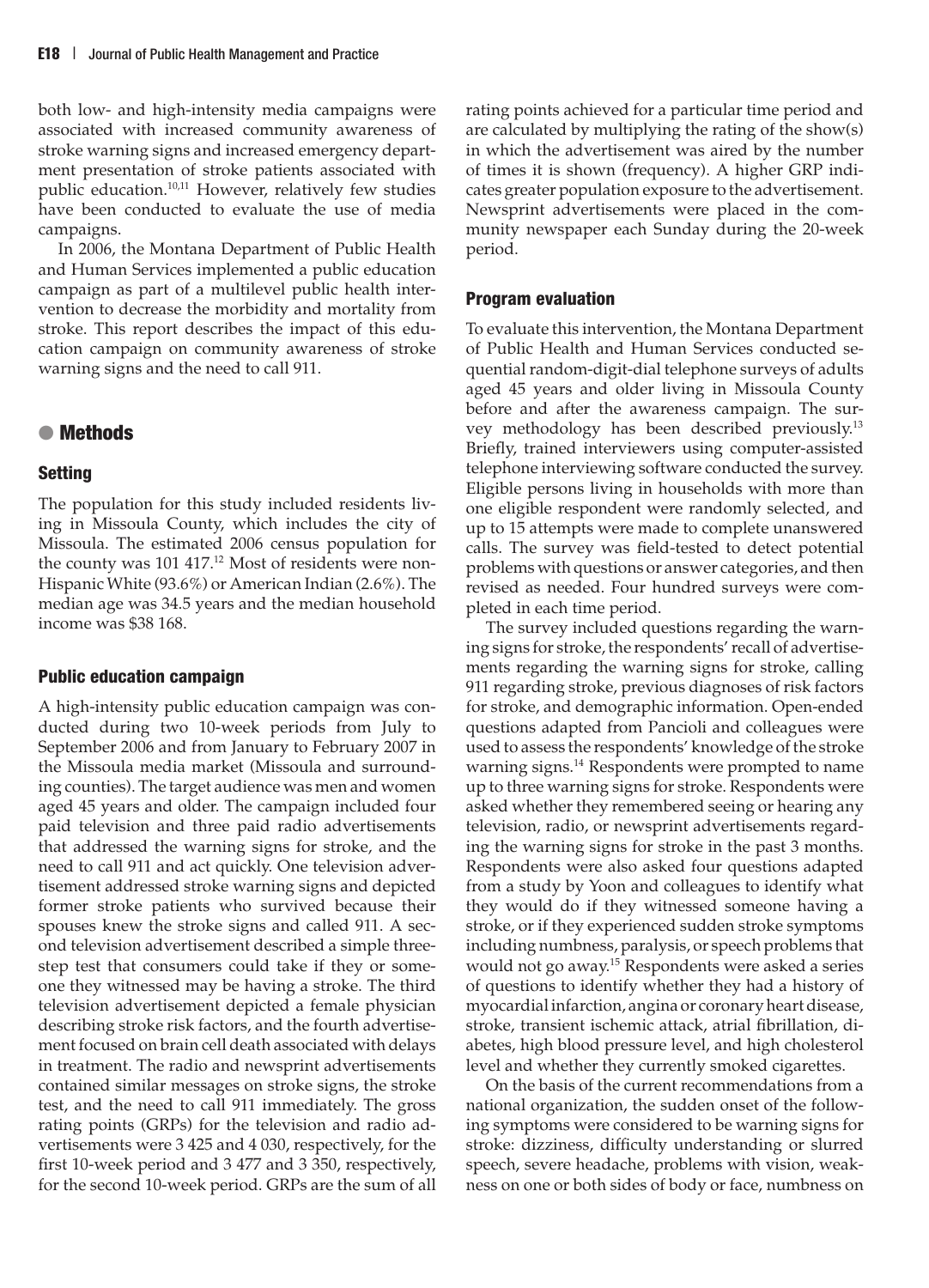one or both sides of body or face, trouble walking, loss of balance, or lack of coordination.<sup>16</sup> High blood pressure level, high cholesterol level, smoking, diabetes, atrial fibrillation, heavy alcohol use, history of heart disease, and a history of stroke or transient ischemic attack were considered stroke risk factors.

Data analyses were completed using SPSS version 14.0 software (SPSS Inc, Chicago, Illinois). To evaluate the impact of the campaign,  $\chi^2$  tests and independent *t* tests were used to compare differences in respondent awareness of the warning signs for stroke, recall of stroke-related media, and the use of 911 emergency medical services at baseline in comparison with follow-up.

# ● **Results**

Overall, there were no statistically significant differences in the demographic characteristics of respondents aged 45 years and older at baseline in comparison with follow-up (Table 1). There were also no statistically significant differences in the prevalence of risk factors for stroke among respondents during the two time periods, except that respondents in the follow-up survey reported a higher prevalence of high blood pressure levels than respondents in the baseline survey (37% vs  $45\%, P < .05$ ).

There was a statistically significant increase in the proportion of respondents who recalled seeing or hearing television advertisements about stroke (35% to 80%,  $P < .001$ ) and radio advertisements (14% to 28%,

TABLE 1 ● **Characteristics of respondents aged 45 years and older in Missoula County at baseline and follow-up, 2006 to 2007**

|                                     | Time period                    |                          |
|-------------------------------------|--------------------------------|--------------------------|
|                                     | <b>Baseline</b><br>$(N = 400)$ | Follow-up<br>$(N = 400)$ |
|                                     | $n (\%)$                       | $n (\%)$                 |
| Age $>65$ y                         | 147 (37)                       | 150 (38)                 |
| Sex, female                         | 250 (63)                       | 234 (59)                 |
| Education $>12$ y                   | 370 (93)                       | 377 (95)                 |
| Current smoker                      | 58 (15)                        | 48 (12)                  |
| History of                          |                                |                          |
| Atrial fibrillation                 | 44 (11)                        | 41 (10)                  |
| <b>Diabetes</b>                     | 43 (11)                        | 35(9)                    |
| High blood pressure level           | 147 (37)                       | $178(45)^a$              |
| High cholesterol level              | 147 (37)                       | 169 (42)                 |
| Heart disease                       | 47 (12)                        | 50 (13)                  |
| Stroke or transient ischemic attack | 16(4)                          | 26(7)                    |

TABLE 2 ● **Awareness of the warning signs for stroke among respondents aged 45 years and older at baseline and follow-up, Missoula County, 2006 to 2007**

|                               | <b>Time period</b>             |                          |
|-------------------------------|--------------------------------|--------------------------|
|                               | <b>Baseline</b><br>$(N = 400)$ | Follow-up<br>$(N = 400)$ |
|                               | Mean (SD)                      | Mean (SD)                |
| Number known                  | 1.82(1.05)                     | 2.25(0.90) <sup>a</sup>  |
|                               | $n (\%)$                       | $n (\%)$                 |
| Number known                  |                                |                          |
| 0                             | 65 (16)                        | 28(7)                    |
| 1                             | 66 (17)                        | 40 (10)                  |
| 2                             | 145 (36)                       | 138 (35)                 |
| 3                             | 124 (31)                       | 194 (49) <sup>a</sup>    |
| Warning signs                 |                                |                          |
| Speech                        | 151 (38)                       | $278(70)^a$              |
| <b>Dizziness</b>              | 115 (29)                       | $65(16)^a$               |
| Numbness or loss of sensation | 191 (48)                       | $225(56)^a$              |
| Vision                        | 83 (21)                        | 48 (12) <sup>a</sup>     |
| Headache                      | 60 (15)                        | 46 (12)                  |
| Difficulty walking            | 70 (18)                        | 85 (21)                  |
| Paralysis                     | 58 (15)                        | 147 (37) <sup>a</sup>    |

 ${}^{a}P$  < .05.

*P*<.001) in the past 3 months from baseline to follow-up (data not shown). There was no significant increase in the proportion of respondents who reported seeing newsprint advertisements about stroke in the past 3 months from baseline to follow-up (40% to 45%,  $P = .17$ ).

Overall, there was a statistically significant increase in the mean number of correctly identified warning signs for stroke among respondents from baseline to follow-up (Table 2). The proportion of respondents correctly identifying speech problems, numbness or loss of sensation, and paralysis as stroke warning signs increased from baseline to follow-up. Awareness of two or more warning signs for stroke increased significantly from baseline to follow-up among men (65% to 80%, *P* = .002), among women (69% to 85%, *P* < .001), among respondents aged 45 to 64 years old (71% to 85%, *P* < .001), and among respondents aged 65 years and older (61% to 80%, *P* < .001) (data not shown).

There was no significant change in the proportion of respondents indicating that they would call 911 if they thought someone was having a stroke at baseline in comparison with follow-up (Figure 1). There was a statistically significant increase in the proportion of respondents who would call 911 if they experienced sudden speech problems, numbness or loss of sensation, or paralysis that did not go away over the two time periods (Figure 1). Among men, there was a significant increase in the percentage of those who indicated that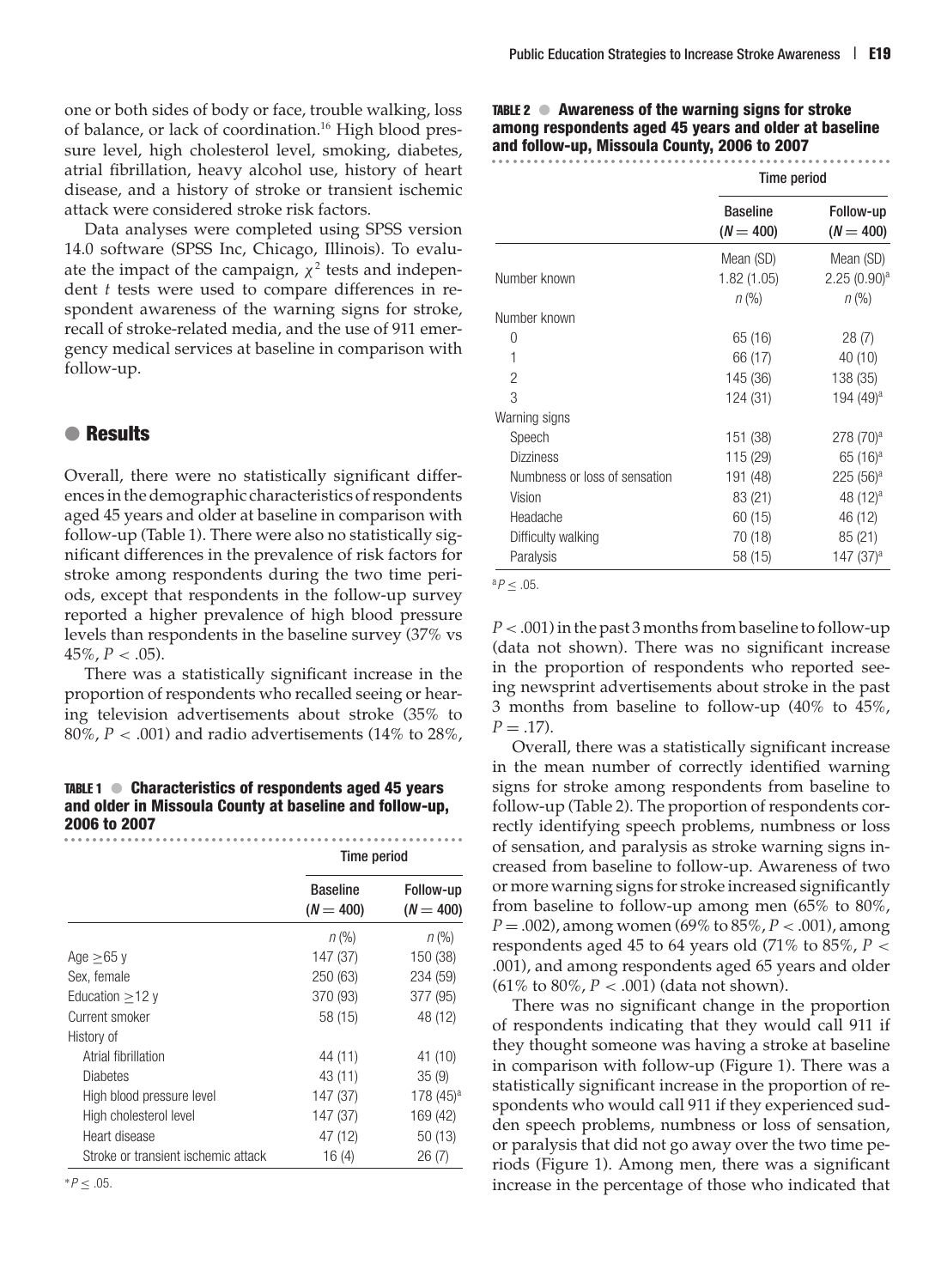**FIGURE 1** ● **Respondents' Intentions to Call 911 Emergency Medical Services if They Witnessed Someone Experiencing a Stroke or if They Experienced Sudden Symptoms for Stroke at Baseline and Follow-Up, Missoula County, 2006 to 2007. <sup>a</sup>**



they would call 911 if they experienced speech problems (47% to 59%, *P* = .03), numbness (41% to 54%, *P* = .02), or paralysis (42% to 58%, *P* = .02) from baseline to follow-up. Among women, There was a significant increase in the percentage of those who indicated that they would call 911 if they experienced paralysis (46% to 58%,  $P = .008$ ) from baseline to follow-up, but there was no significant change for speech problems (54% to 58%,  $P = .36$ ) or numbness (41% to 49%,  $P =$ .07). Among respondents aged 45 to 64 years old, there were significant increases in the percentage of those who indicated that they would call 911 if they experienced numbness (43% to  $54\%$ ,  $P = .02$ ) or paralysis (47%) to  $62\%$ ,  $P = .001$ ) from baseline to follow-up, but there was no significant change for speech problems (52% to 59%,  $P = .10$ ). Among respondents aged 65 years and older, there were no significant increases in the percentage of those who indicated that they would call 911 if they experienced speech problems,  $(49\% \text{ to } 57\%, P =$ .18), numbness (38% to 48%, *P* = .09) or paralysis (45% to 54%,  $P = .11$ ) from baseline to follow-up.

# ● **Discussion**

Our findings suggest that this intervention was effective in increasing community awareness of the warning signs for stroke and the need to call 911 when one is experiencing stroke symptoms. There were significant increases in awareness of the warning signs for stroke overall, among men and women, and among older and young respondents. There were also significant increases in awareness of the need to call 911 when experiencing specific stroke-related symptoms overall. However, this improvement was not seen in each of the

subgroups. We did not see increases in awareness of the proportion of people who reported that they would call 911 if they witnessed a potential stroke.

Few studies have assessed effective public education strategies to increase community awareness of stroke. A recent comparative study by Silver and colleagues in Canada found that both low- and high-intensity television campaigns over a 2-year period increased community awareness of two or more stroke warning signs from 39 percent to 50 percent, and from 40 percent to 54 percent, respectively, in comparison with print advertising  $(42\% \text{ to } 41\%).$ <sup>10</sup> No increases were found in a comparison community (44% to 36%). They also found a significant increase in awareness of warning signs among men, women, and persons aged 45 to 64 years, but no change in persons aged 65 years and older. The authors suggested that the lack of increased awareness among persons aged 65 years and older in the television-exposed communities may have been related to the format and message of their advertisement. In comparison, the baseline levels of awareness of two or more warning signs for stroke in Missoula County were considerably higher (67%). Similar to the study by Silver and colleagues, there was a comparable increase in awareness of two or more warning signs for stroke associated with the intervention, overall (16 percentage point increase), among men (15 percentage point increase), among women (16 percentage point increase), and younger respondents (14 percentage point increase). In contrast to the Canadian study, we found a significant increase in recognition of stroke warning signs among persons aged 65 years and older (19 percentage point increase).

At baseline, 74 percent of respondents reported that they would call 911 if they witnessed a stroke, but fewer respondents (41% to 51%) reported that they would call 911 if they experienced sudden stroke-related symptoms. Our baseline findings were similar to those described in a study from Australia, where 67 percent of respondents reported that they would call 911 if they witnessed a stroke, but less than half would call 911 if they experienced sudden stroke-related symptoms that did not go away.15 The intervention was successful in increasing awareness of the need to call 911 when experiencing sudden symptoms of a stroke but did not have an impact on intentions to call 911 when witnessing a potential stroke. We were unable to identify other intervention studies targeting this issue for comparison. Additional research is needed to identify effective strategies to address this issue.

There are a number of limitations to this study. First, telephone surveys do not include residents without telephones. Second, self-reported information regarding risk factors for stroke is subject to recall bias. Previous studies, however, have found that self-reported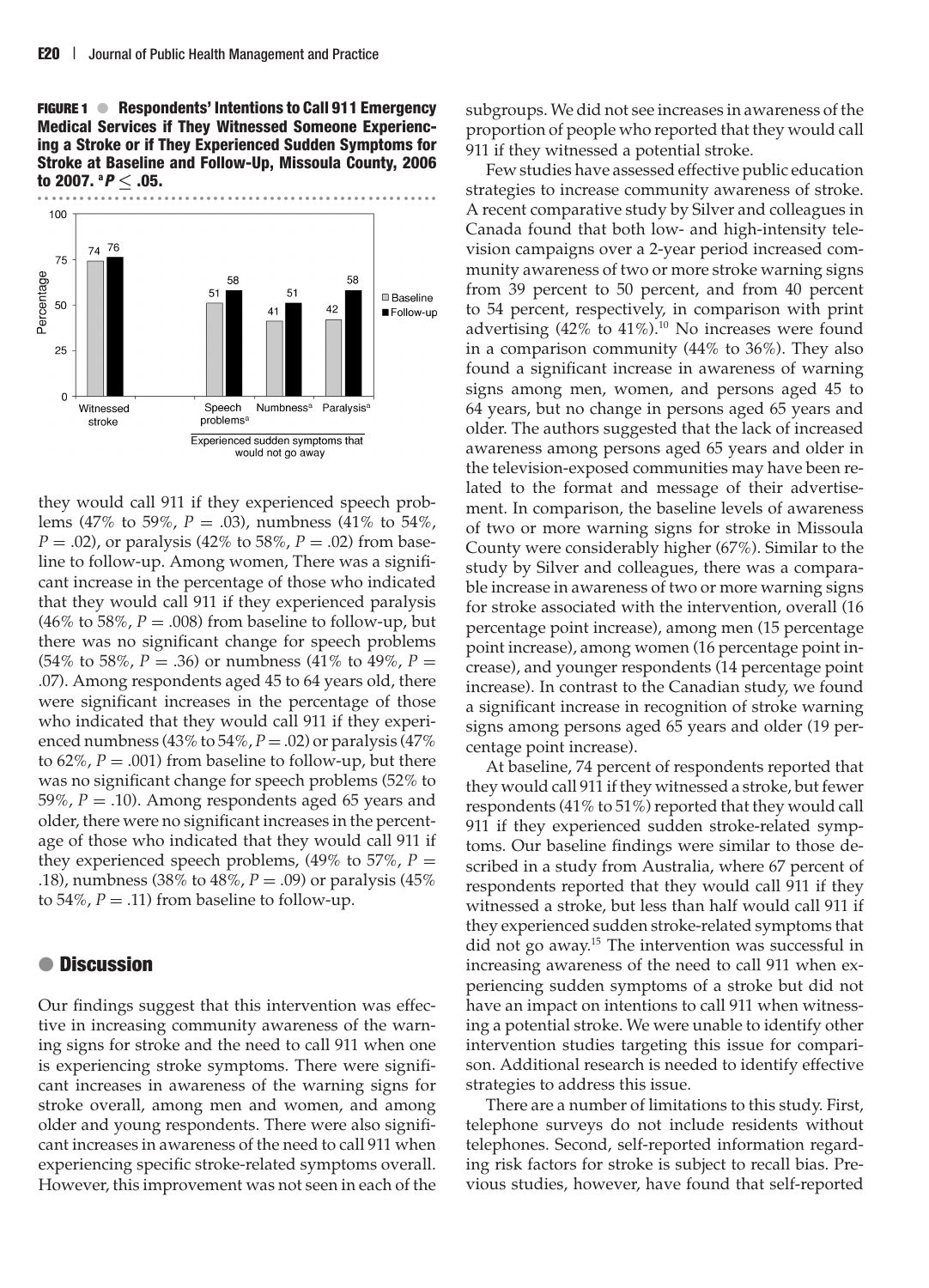risk factors for cardiovascular disease are reported reliably.17,18 Third, respondents were asked "unaided" questions to assess respondent knowledge of the warning signs and risk factors for stroke. A previous study assessing awareness of stroke warning signs used aided questions and found higher levels of knowledge than the levels found in this study.<sup>3</sup> It is possible that unaided questions may underestimate awareness of the warning signs of stroke, and aided questions may overestimate awareness. Fourth, our translation study did not include a comparison community to evaluate the impact of our intervention. Previous research studies have established that high-intensity mass media campaigns can significantly increase community awareness of the warning signs for stroke.10 It is possible that the increases in community awareness of the warning signs for stroke and the need to call 911 were because of other factors such as community stroke screening programs or public service announcements. An American Stroke Association stroke awareness public service announcement ran a small number of times within this media market during the time period of our study (Julie Grabarkewitz, BS, American Stroke Association, oral communication, June 13, 2006). We found a twofold increase in respondent recall of television and radio advertisements, addressing the warning signs for stroke. It is unlikely that limited public service announcements would have had such an impact. Interestingly, 35 percent of respondents at baseline recalled seeing television advertisements regarding stroke warning signs prior to the intervention. In a previous study assessing the impact of a media campaign to promote pneumococcal vaccinations, we documented a similar phenomenon.<sup>19</sup> A likely explanation is that respondents were a providing socially desirable response to the question regarding media recall. Finally, this study was conducted primarily in a non-Hispanic White population, and the impact of the longer-term campaign may not be generalizable to other communities in the United States. Further studies will be needed to evaluate the impact of stroke public awareness campaigns in other geographic, racial, and ethnic communities in the United States.

Utilizing media to target public health messages can be useful to reach large populations (both persons at risk for stroke and family members and friends who may witness a stroke); however, media is costly, and its impact on behavior change has not been documented consistently. Previous studies suggest that increasing community awareness of stroke warning signs and the need to call 911 may be necessary,<sup>20,21</sup> but not sufficient<sup>22</sup> to improve timely diagnosis and treatment for stroke. A recent study found that ongoing mass media campaigns can increase community awareness of stroke warning signs and was also associated with increased emergency department visits by stroke patients.<sup>11</sup> Community stroke screening programs are an alternative strategy to increase community awareness of stroke warning signs and risk factors. However, these programs have modest effects on knowledge of stroke warning signs, or behavior changes, and reach a very small portion of the population.<sup>23</sup> Education and counseling of high-risk patients regarding the warning signs for stroke and the use of 911 by primary care providers would likely be an effective strategy to increase patient awareness. Unfortunately, few patients report ever receiving counseling regarding their risk for stroke.<sup>24</sup>

Sustained public health and clinical efforts to improve prompt recognition and transport to emergency care for stroke and to increase public knowledge and control of stroke risk factors will obviously require a coordinated approach.<sup>6</sup> Strategic public awareness campaigns are only one part of such statewide efforts in Montana, and we plan to continue conducting and evaluating public education campaigns in conjunction with other activities to improve stroke care and outcomes. A statewide stroke work group has convened to implement supporting activities, including assessing statewide capacity for acute stroke care, training healthcare professionals about prehospital and acute stroke care, sharing protocols for prehospital stroke screening and prenotification programs, and developing regional stroke networks to coordinate care between the tertiary care hospitals and the outlying hospitals.25

#### **REFERENCES**

- 1. Jorgensen HS, Nakayama H, Reith J, Raaschou HO, Olsen TS. Factors delaying hospital admission in acute stroke: the Copenhagen stroke study. *Neurology.* 1996;47(2):383–387.
- 2. Clark JM, Renier SA. A community stroke study: factors influencing stroke awareness and hospital arrival times.*J Stroke Cerebrovasc Dis.* 2001;10(6):274–278.
- 3. Greenlund KJ, Neff LJ, Zheng ZJ, et al. Low public recognition of major stroke symptoms. *Am J Prev Med.* 2003;25(4):315–319.
- 4. Schneider AT, Pancioli AM, Khoury JC, et al. Trends in community knowledge of the warning signs and risk factors for stroke. *JAMA.* 2003;289(3):343–346.
- 5. Morgenstern LB, Staub L, Chan W, et al. Improving delivery of acute stroke therapy: the TLL Temple Foundation Stroke Project. *Stroke.* 2002;33(1):160–166.
- 6. Morgenstern LB, Bartholomew LK, Grotta JC, Staub L, King M, Chan W. Sustained benefit of a community and professional intervention to increase acute stroke therapy. *Arch Intern Med.* 2003;163(18):2198–2202.
- 7. Goldstein LB. Advertising strategies to increase the public knowledge of the warning signs of stroke [editorial]. *Stroke*. 2003;34(8):1968–1969.
- 8. Alberts MJ, Perry A, Dawson DV, Bertels C. Effects of public and professional education on reducing the delay in presentation and referral of stroke patients. *Stroke*. 1992;23(3):352–356.